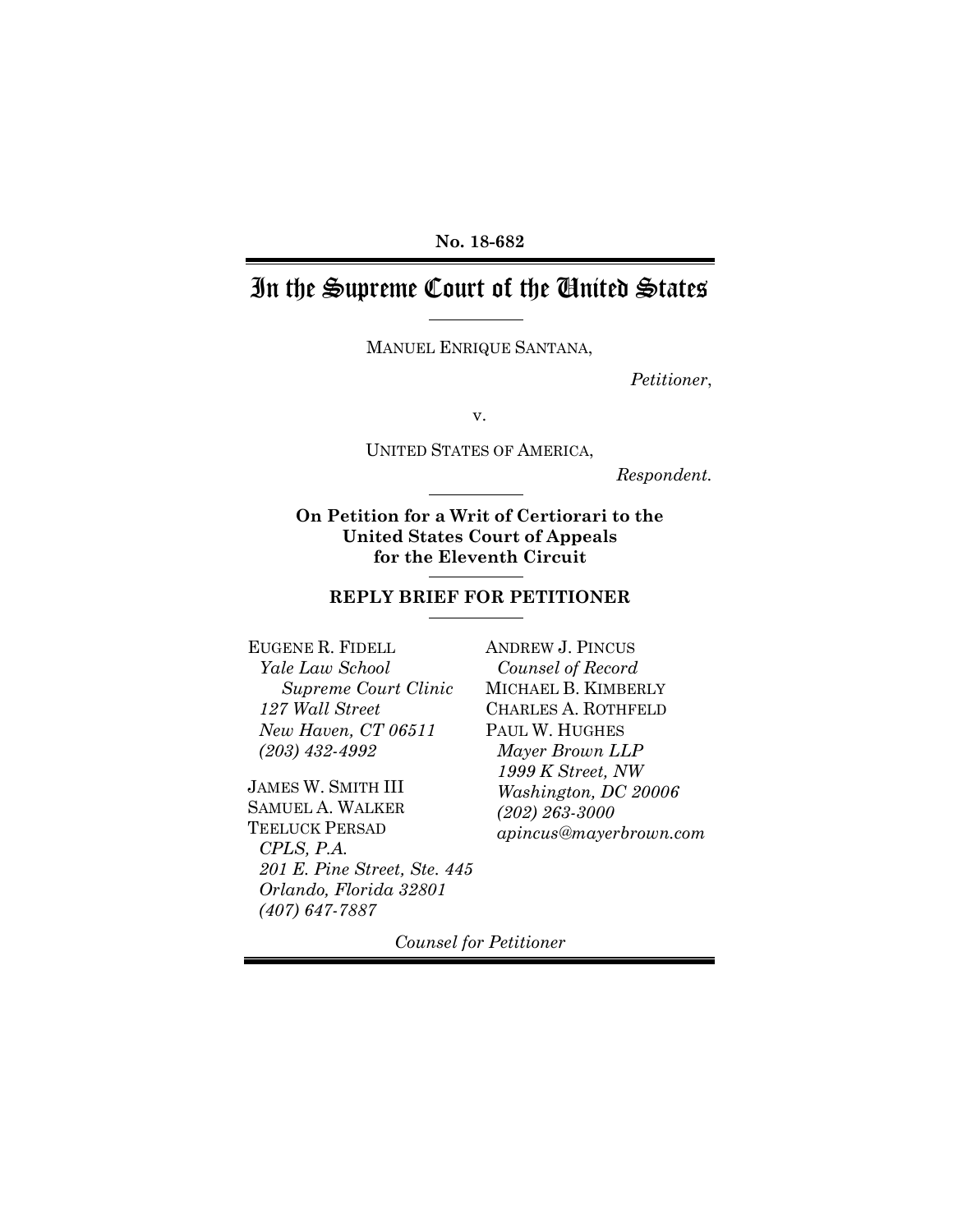# **TABLE OF CONTENTS**

i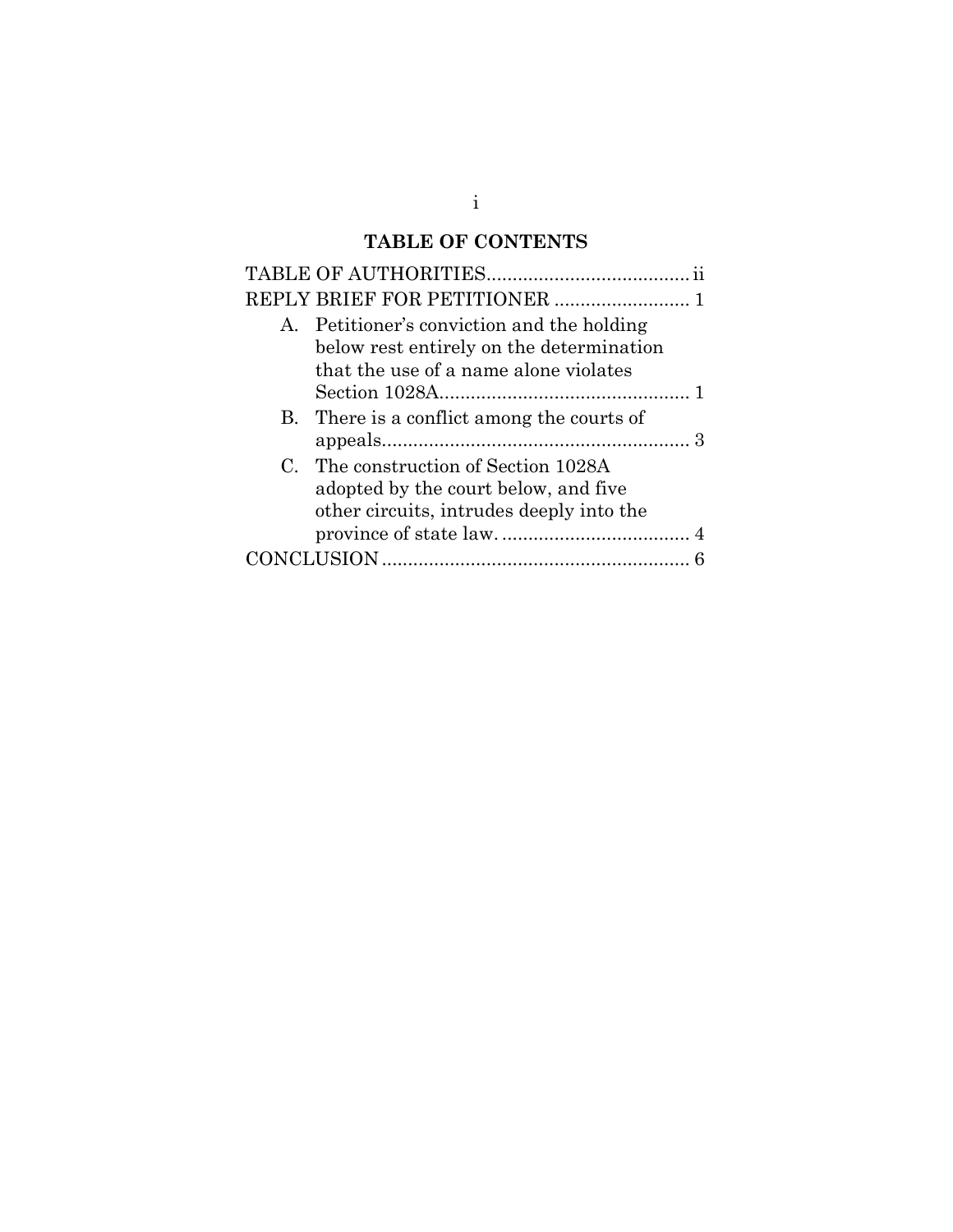# **TABLE OF AUTHORITIES**

## **Cases**

| Bethlehem Steel Co. v. New York State Labor |
|---------------------------------------------|
| Relations Bd.,                              |
|                                             |
| Bond v. United States,                      |
|                                             |
| Hodel v. Virginia Surface Mining &          |
| Reclamation Ass'n, Inc.,                    |
|                                             |
| Scarborough v. United States,               |
|                                             |
| United States v. Darby,                     |
|                                             |
| United States v. Mitchell,                  |
|                                             |
| United States v. Wilson,                    |
|                                             |
| Wickard v. Filburn,                         |
|                                             |
| <b>Statutes</b>                             |
|                                             |
|                                             |
|                                             |

ii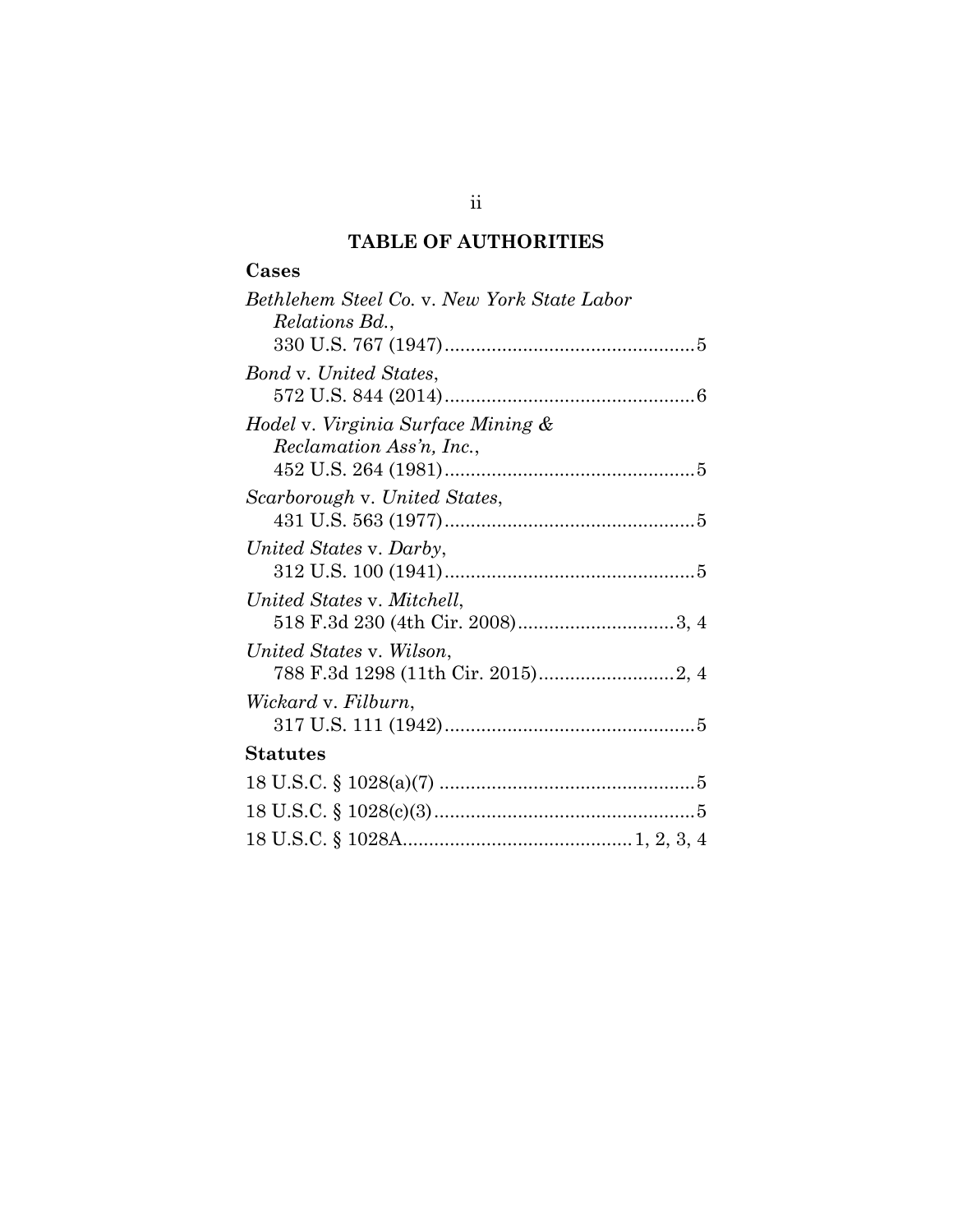#### **REPLY BRIEF FOR PETITIONER**

The government does not seriously argue that the use of a name alone can sustain a conviction under 18 U.S.C. § 1028A. Its brief in opposition is instead an exercise in avoidance: the government repeatedly invokes the fact that U.S. Treasury checks contain the payee's address. *E.g*., Opp. 2-3, 7-9. But repetition cannot alter the reality that both the conviction and the holding below affirming the conviction rest entirely on the use of a name alone—a determination that squarely conflicts with the Fourth Circuit's holding that the use of a name alone cannot support a Section 1028A conviction.

Moreover, allowing the lower courts' broad reading of Section 1028A to remain undisturbed would allow federal prosecutors to charge virtually any instance of forgery, typically a state-law offense, as a crime under federal law. That defies this Court's precedents warning against interpretations of federal criminal statutes that intrude deeply into the province of the States.

Review by this Court is plainly warranted to resolve the conflict among the lower courts and to prevent the use of Section 1028 to federalize routine state-law crimes.

### **A. Petitioner's conviction and the holding below rest entirely on the determination that the use of a name alone violates Section 1028A.**

The government asserts (Opp. 9) that "the fact that the checks in this case contained additional information [besides a name] \* \* \* make[s] this an unsuitable vehicle." That might be true if the government had ever raised the issue before. But the record below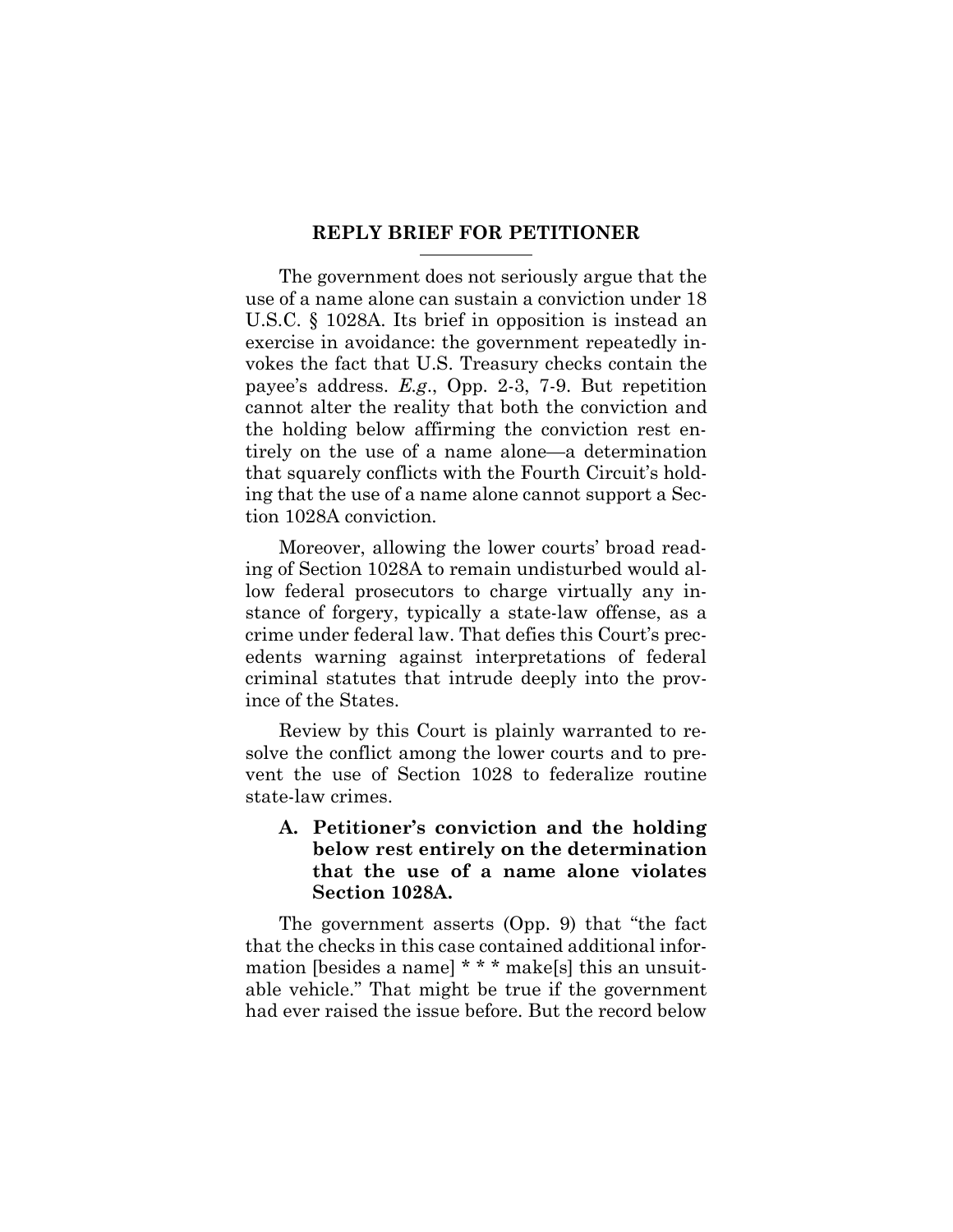shows that this case has always turned exclusively on whether a name alone constitutes a means of identification under Section 1028A. To be sure, the U.S. Treasury checks in question contained individuals' addresses as well as their names. But neither the jury nor the court below relied on that fact.

At trial, the government rested its claim of a Section 1028A violation on the use of a name. Thus, the indictment relied entirely on the use of a handwritten name, charging petitioner specifically with the misuse of "a means of identification of another person—that is, the names and forged signatures of other individuals." Redacted Indictment 2 (D. Ct. Dkt. No. 34).

Most important, the jury was instructed that a "means of identification" under Section 1028A can include a "name \* \* \* used[] alone." Pet. App. 37a. Significantly, the instruction referenced a number of other identifiers—such as a birthdate, Social Security number, and driver's license number—*but the instruction did not reference an address*. *Ibid*. It is therefore impossible to credit the government's contention that the jury could have relied on the addresses in addition to the names.

The exclusive focus on the use of a handwritten name continued in the court of appeals, where the government argued that "[t]he use of a person's name and forged signature qualifies as the use of a 'means of identification' under [S]ection 1028A." U.S. C.A. Br. 12 (citing *United States* v. *Wilson*, 788 F.3d 1298, 1310 (11th Cir. 2015)). The government's brief in the court of appeals did not rely in any respect on the fact that Treasury checks contain other information besides names.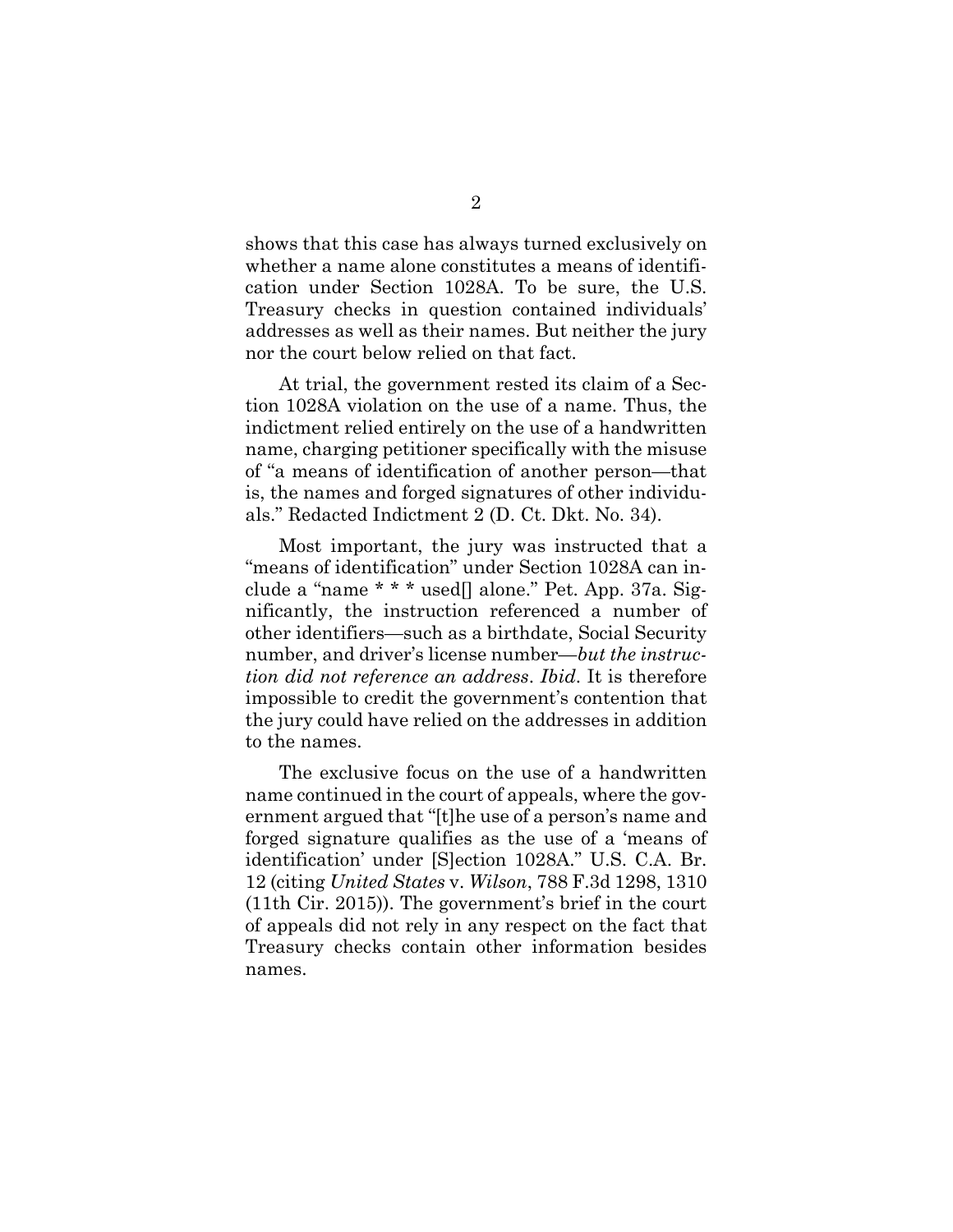The court of appeals rested its decision squarely and solely—on petitioner's use of a name and forged signature. It framed the issue as whether the "names and signatures [on the checks] were \* \* \* means of identification" within the meaning of Section 1028A. Pet. App. 3a-4a. And it proceeded to answer that question in the affirmative, upholding petitioner's conviction solely by reference to the use of names. The government's contention that the Eleventh Circuit's prior decision in *Wilson* may have been broader (see Opp. 8) has no bearing on the factual setting of, and the lower court's holding in, the present case.

The petition therefore cleanly and squarely presents the question whether the use of a name alone constitutes the use of a "means of identification of another person" under 18 U.S.C. § 1028A.

### **B. There is a conflict among the courts of appeals.**

The government argues that *United States* v. *Mitchell*, 518 F.3d 230 (4th Cir. 2008), reached a "casespecific conclusion [that] does not conflict with the court of appeals' decision here." Opp. 13. Not so. *Mitchell* squarely addresses the issue presented in this case and rejects the Eleventh Circuit's reasoning and holding. The courts of appeals are therefore divided on the question presented here.

The defendant in *Mitchell*, Dwight Mitchell, used a false Georgia driver's license—bearing the name Marcus Jackson—during the commission of certain felonies. 518 F.3d at 231-232. The district court found that Mitchell's use of the name violated the aggravated identity theft statute, holding "as a matter of law that the use of another person's name by itself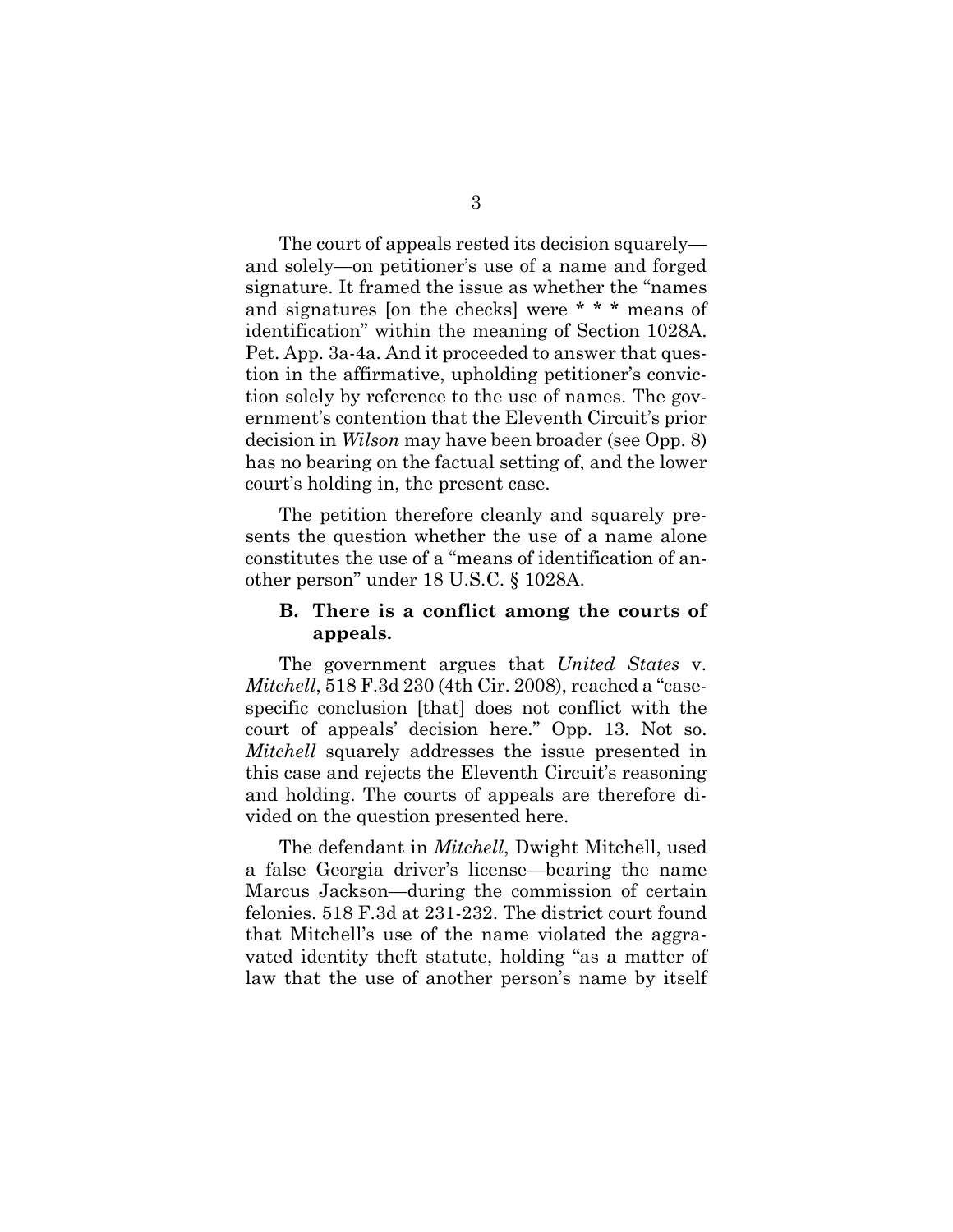constitutes the use of a means of identification of another person (a specific individual) under [Section] 1028A." *Id.* at 235.

The Fourth Circuit reversed and vacated Mitchell's conviction, holding that a means of identification must identify *one* specific person, but "[t]wo persons named Marcus Jackson ha[d] a driver's license issued by the Georgia Department of Driver Services." *Mitchell*, 518 F.3d at 235.

Indeed, the Eleventh Circuit in *Wilson*—the decision on which the Eleventh Circuit's holding below relied—expressly recognized the "conflict in the circuits on whether the use of someone's name qualifies as a 'means of identification' under 18 U.S.C. § 1028A," stating that the Fourth Circuit held in *Mitchell* that "a bare name alone was not sufficient to identify the specific individual as required under the statute." *Wilson*, 788 F.3d at 1310. That conflict is thus undeniable.

### **C. The construction of Section 1028A adopted by the court below, and five other circuits, intrudes deeply into the province of state law.**

The petition explains (at 16-18) that interpreting "means of identification" to include the use of a name alone dramatically expands the reach of Section 1028A and, even more significantly, of Section 1028 as well. The mere use of another person's name during the commission of a crime transforms what ordinarily would be a state offense into a federal felony, a significant expansion of federal power into an area traditionally reserved to the States.

Section 1028A's reach is limited by the requirement that the defendant commit one of the specified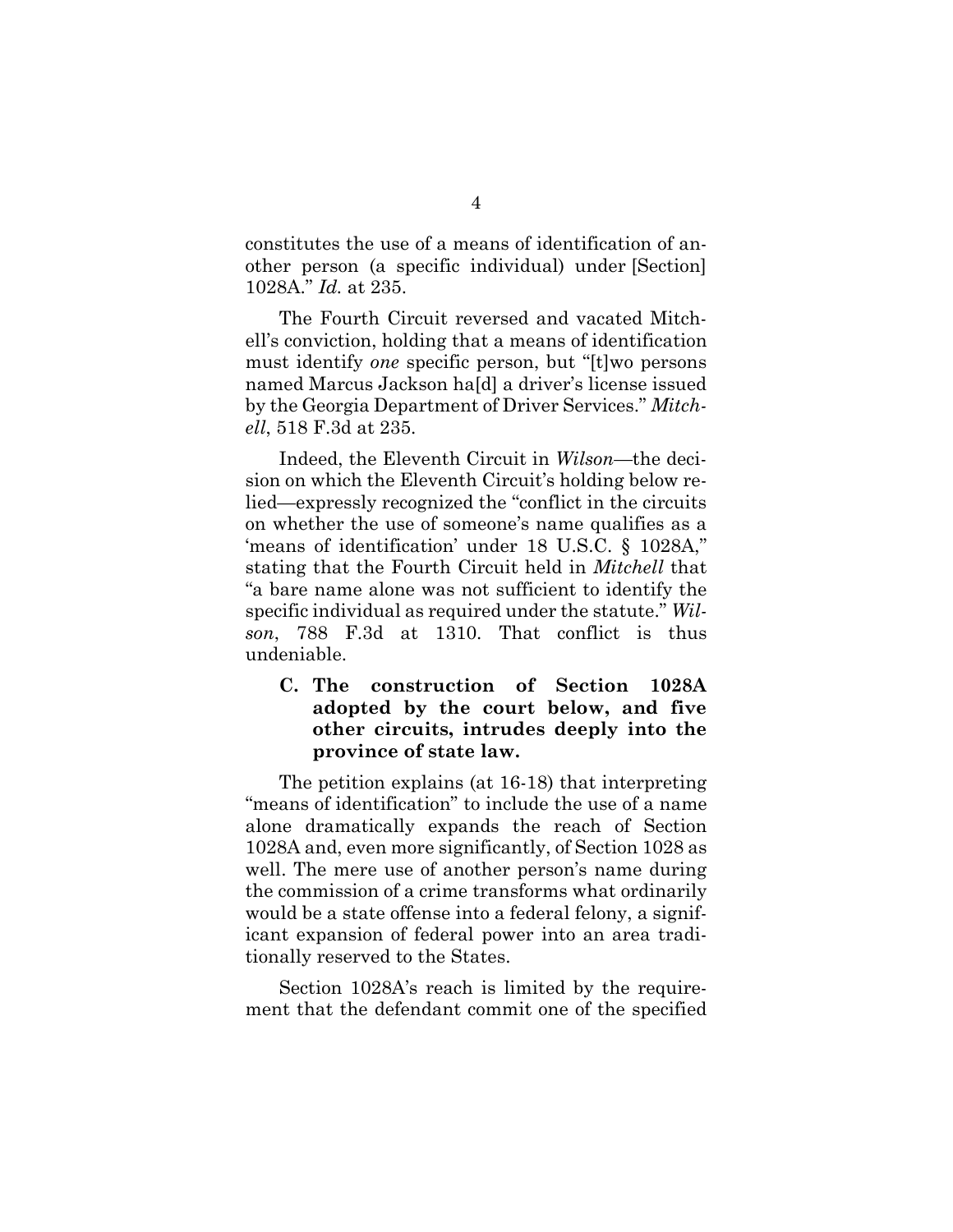predicate felony offenses. But Section 1028 contains no such limitation.

The government does not seriously argue otherwise: it points only to the requirement in Section  $1028(a)(7)$  that "either (i) the misuse 'is in or affects interstate or foreign commerce' or (ii) 'the means of identification \* \* \* is transported in the mail.'" Opp. 11-12 (quoting 18 U.S.C. § 1028(c)(3)).

The "in or affecting" language is interpreted by this Court as an invocation of Congress' broad power under the Commerce Clause. See *Scarborough* v. *United States*, 431 U.S. 563, 571 (1977). That is hardly a significant limitation in light of this Court's broad interpretation of the reach of Congress' Commerce Clause power. See, *e.g.*, *Hodel* v. *Virginia Surface Mining & Reclamation Ass'n, Inc.*, 452 U.S. 264, 308 (1981); *Bethlehem Steel Co.* v. *New York State Labor Relations Bd.*, 330 U.S. 767, 780 (1947); *Wickard*  v. *Filburn*, 317 U.S. 111, 120, 124-125 (1942); *United States* v. *Darby*, 312 U.S. 100, 114 (1941).

That the two "restrictions" are framed in the alternative (see 18 U.S.C. § 1028 $(c)(3)$ ) alone demonstrates the expansive reach of the provision. To the extent that the second, "in the mail" clause is less restrictive, that is irrelevant.

Thus, the government's claim (Opp. 11-12) that Section 1028(c)(3) provides a "safeguard" for state authority is simply false. Interpreting Section 1028(a)(7) to encompass offenses involving the use of a name alone would thus transform into federal crimes every forgery and many fraud offenses traditionally within the purview of state law.

Certainly, the text of the statute provides no clear evidence of congressional intent to intrude so drama